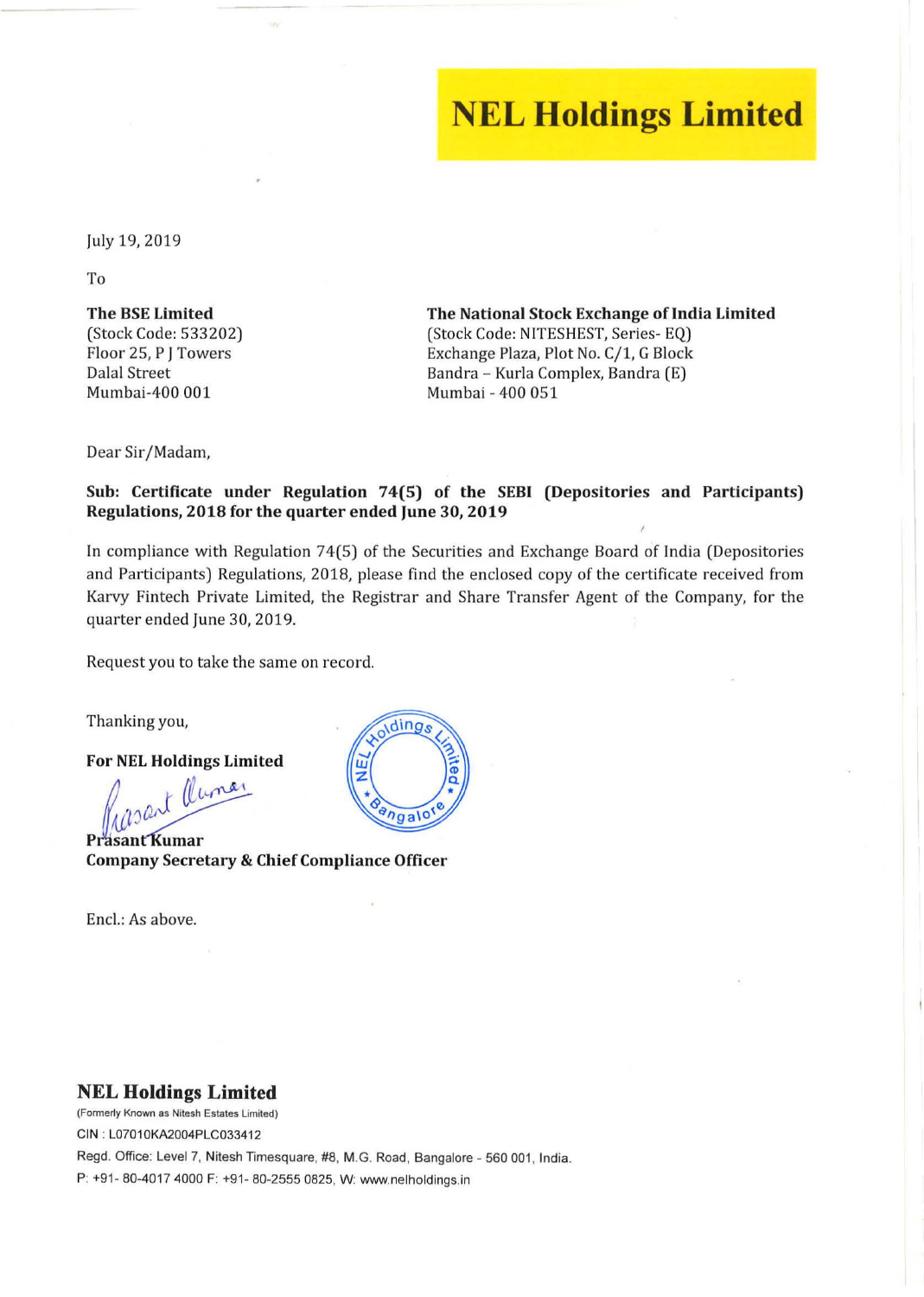KFPL/MRVS/NSDL/74(5) E/8 July 2, 2019

NATIONAL SECURITIES DEPOSITORY LIMITED TRADE WORLD 4TH FLOOR KAMALA MILLS COMPOUND SENAPATI BAPAT MARG LOWER PAREL MUMBAI - 400 013

Dear Sir(s),

Sub: Certificate under Regulation 74(5) for the quarter ended June 30<sup>th</sup>, 2019

We as Registrars, Share Transfer and Depository Services agents of the NITESH ESTATES LIMITED., certify that the details of securities dematerialized/rematerialized during the aforesaid period, as required under Regulation 74(5) of SEBI (Depositories and participants) Regulations 1996 have been furnished to all the Stock Exchanges where the shares of the company are listed.

KARVY FINTECH

Thanking you, Yours faithfully, For KARVY FINTECH (P) LIMITED

M R V Subrahmanyam General Manager

CC TO:

THE COMPANY SECRETARY NITESH ESTATES LIMITED 7TH FLOOR, NITESH TIMESQUARE NO. 8, M G ROAD BANGALORE 560001

> Karvy Fintech Private Limited (KFPL) (Formerly known as KCPL Advisory Services Private Limited)

> > Registered & Corporate Office

"Karvy Selenium Tower-B", Plot No. 31 & 32, Gachibowli, Financial District, Nanakramguda, Serilingampally, Hyderabad - 500032, Telangana. Ph: +91 40 6716 2222, 3321 1000 | www.karvyfintech.com | CIN: U72400TG2017PTC117649